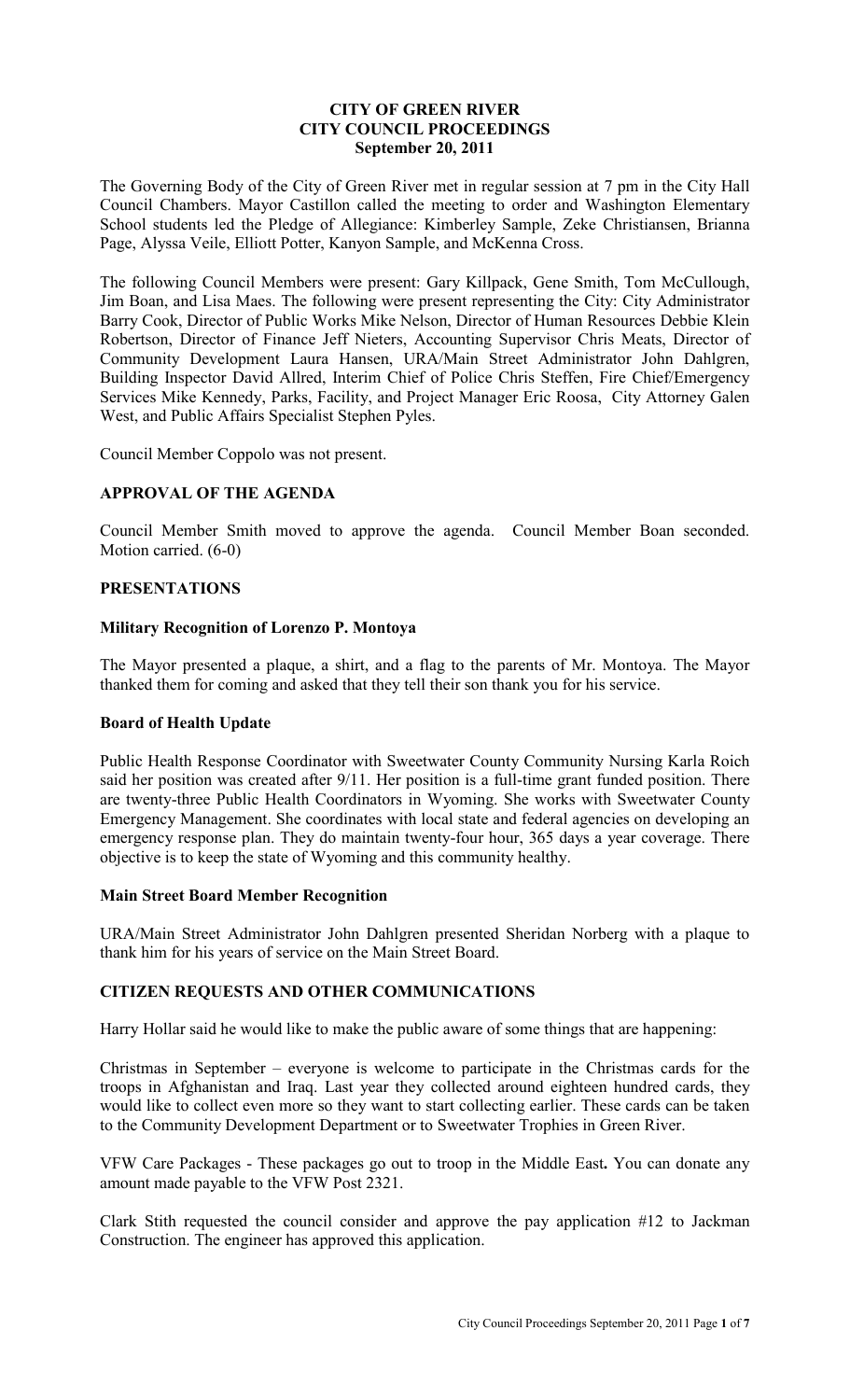The Mayor said this was not put on the agenda for tonight so they will not be voting on this until they see the documents pertaining to this matter.

Mr. Cook said the city has requested a revised schedule of work and they have not received it so this is why they have not put it on a agenda to be approved.

Mr. Nelson said for several months the city has been asking for an updated schedule from the contractor. Requests for an updated schedule were sent many times and when a schedule was sent there were items missing, so they never received the updated schedule. He said he signed the pay application on September 13, 2011 to have it ready for the next council meeting.

He said they are willing to work with whomever they need too, but they do need to receive an acceptable and approved progress schedule.

Kelly Davis is on the board of directors for the Figure Skating Club and she was happy to hear about the fake ice skating rink. She said they fight for ice time all the time. They only have the ice for a small amount of time. They are not allowed to skate when it is open skating so having more ice would be a great opportunity for the community.

Council Member McCullough suggested that Ms. Davis get some petitions going to show how much this is needed in the community.

Council Member Maes thanked Ms. Davis for coming in. She said there is a misunderstanding that the ice is going to melt. It is fake ice and does not melt.

Ms. Davis said the ice skating rink in Rock Springs shuts down at the end of April all the way to mid October. Otherwise, the members go to Utah.

Council Member Killpack asked how many kids would take part in this.

Ms. Davis said in figure skating they have forty kids and in the city ran program they have around the same amount but she is not sure about the hockey program.

The Mayor asked if this is seasonal program.

Ms. Davis said figure skating is year round. Not getting the ice time the kids need during the down time really hinders them in their progress.

Resident Ken Frank said he was surprised that the school zones have been completely taken down on Shoshone Street. The crosswalk area on that street is used and he thinks the traffic committee should consider the apartments and homes on the other side of the crosswalk. He said there are kids that go on that crosswalk and he thinks the school zone area should be posted again.

Mr. Cook said the Traffic Committee did look at the school zone area by the crosswalk on Shoshone and they found the school zone is not needed any longer. School District #2 agreed that it is not needed. The crosswalk is still there.

#### **ORDINANCES**

#### **Update to the Green River Traffic Code**

**1st Reading: An ordinance amending Section 1 of Green River Ordinance 00-02, and Section 24-1 of the Green River Code of Ordinances, City of Green River, State of Wyoming, to incorporate amendments to the uniform act regulating traffic on highways.** 

Council Member McCullough moved to approve the ordinance on first reading. Council Member Maes seconded. Motion carried. (6-0)

# **RESOLUTIONS**

#### **Comprehensive Plan**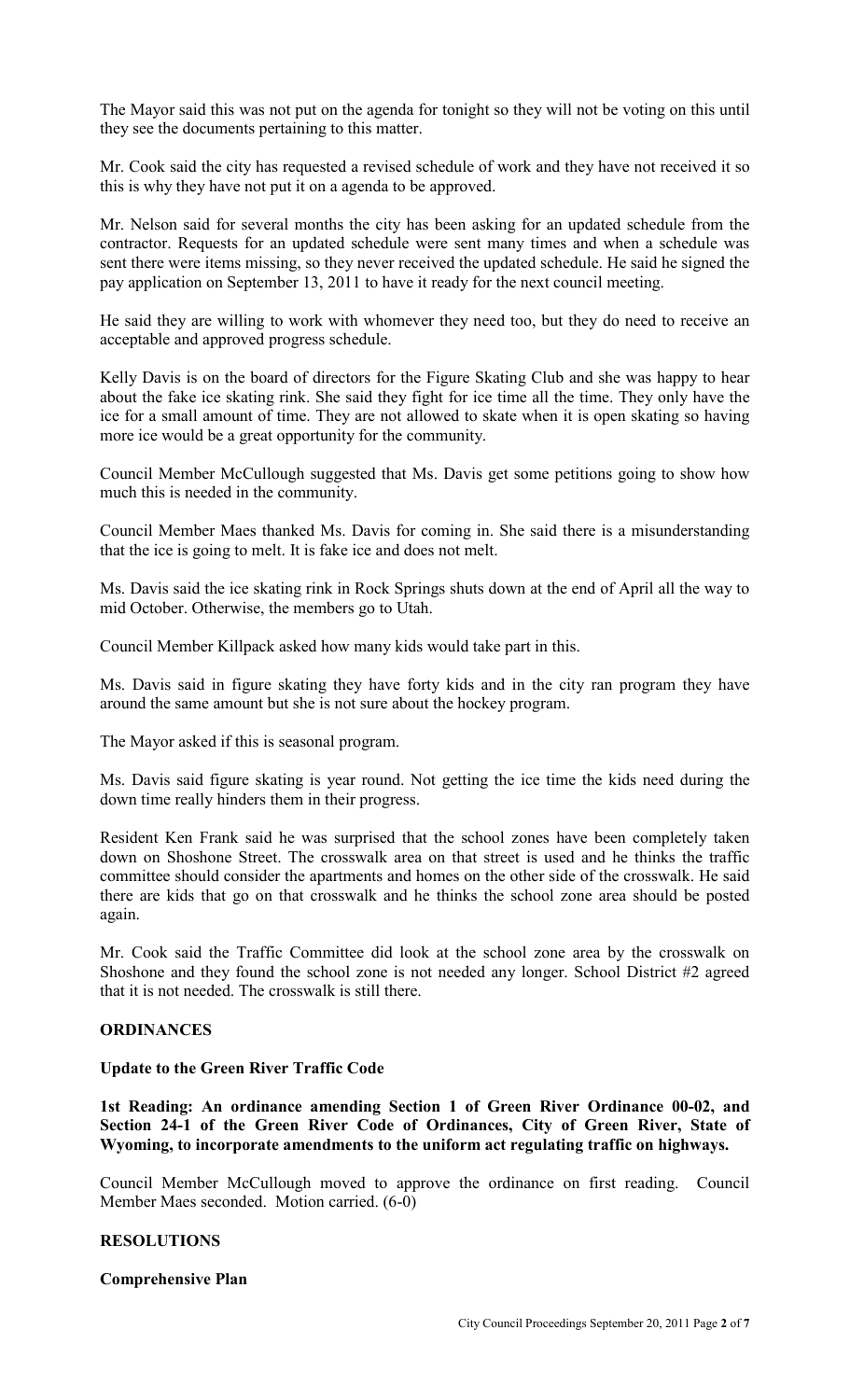**R11-65: A resolution for the governing body of the City of Green River, Wyoming, to approve an increase in the Capital Projects Fund for the Citywide Comprehensive Plan; and to accept the grant from the Wyoming Department of Transportation in the amount of \$50,000; and to approve the agreement with Clarion Associates in the amount of \$105,988.** 

Council Member Maes moved to approve the resolution. Council Member Smith seconded. Motion carried. (6-0)

**Southside Water Expansion Project Easement with Western Wyoming Community College District** 

**R11-66: A resolution for the governing body of the City of Green River, Wyoming, to accept a nonexclusive easement from Western Wyoming Community College District, Sweetwater County, Wyoming, for the purpose of laying, constructing, operating, maintaining, repairing and replacing a water line under and across the following described lands situate in the City of Green River, Sweetwater County, Wyoming.** 

Council Member Smith moved to approve the resolution. Council Member McCullough seconded.

Mr. Cook said this is part of the Southside Water Expansion Project. It involves connecting the new sixteen inch line along Upland Way to the water line that goes to the Upland water tank. The plans from 1983 show the connection of existing lines as direct, with no extra fittings but that was not the case. This requires a new line be put in place and that is why the easement is needed.

Council Member Killpack asked if everything was going to be put back just like it was found after the project is done.

Mr. Cook said yes.

Motion carried. (6-0)

# **COUNCIL ACTION ITEMS**

# **Memorandum of Understanding for the Child Development Center**

Council Member Boan moved to authorize the Mayor to sign a three-party Memorandum of Understanding with the Child Development Center and the County Treasurer Robb Slaughter. Council Member McCullough seconded.

Mr. Cook said on the  $6<sup>th</sup>$  Penny tax, voters approved a new building in Green River for \$5.9 million. This agreement is an agreement between three-parties and states that the money will be given to the City of Green River and they will construct the new building. It also authorizes the pay off of the building in Rock Springs.

Council Member Killpack said the agreement says the city will receive 74.684% and he understood the total was going to be 100%. He asked why the county was getting money.

Mr. Cook said out of the \$9.7 million there is an upfront expenditure to pay off the building in Rock Springs of \$1.8 million. Then there is \$5.9 million going to the City of Green River for the new building so \$2 million is left to renovate the building in Rock Springs.

Motion carried. (6-0)

#### **Child Development Center Project**

Council Member Maes moved to authorize the Mayor to sign the agreement with Ohlson Lavoie Collaborative to assist in the design, bidding and construction documentation and observation for the Child Development Project. Council Member Smith seconded. Motion carried. (6-0)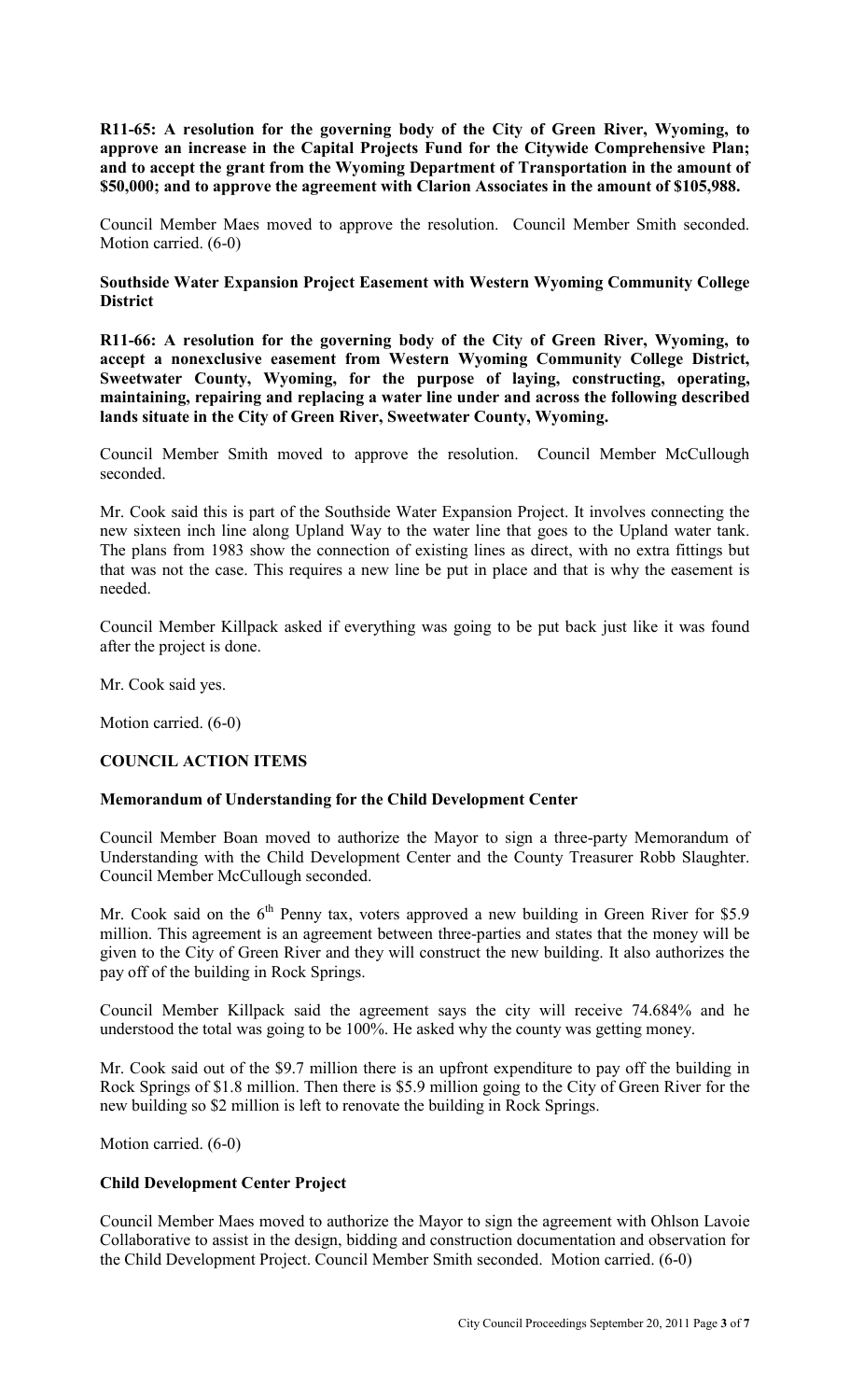# **Appointment to the Planning and Zoning Commission**

Council Member Killpack moved to confirm the Mayor's appointment of Bill Thompson to the Planning and Zoning Commission for a three-year term. Council Member McCullough seconded. Motion carried. (6-0)

#### **Citywide Software System**

Council Member Smith moved to approve the agreement with New World Systems; pending legal review and staff's final approval concerning terms and configuring issues. Council Member Maes seconded.

Mr. Cook said staff has worked diligently on this. This software will tie everyone together and New World is the company staff is asking to move forward with.

When the Community Development Department reviewed the modules, it was assumed that these modules were part of the software package, but they were not. It was brought to the attention of New World and they have agreed to add the Community Development modules on at a very low price along with thirty licenses at no charge plus they waived the upfront maintenance charge. The charges are as follows:

|                                  | <b>Beginning Prices</b> | <b>Updated Prices</b>           |
|----------------------------------|-------------------------|---------------------------------|
| Base contract                    | \$514,200               | \$522,000 (addition of \$7,800) |
| 1 <sup>st</sup> Year Maintenance | \$42,240                | \$0 (not required)              |
| <b>Upfront</b> costs             | \$556,440               | \$522,000                       |
| Contingency                      | \$83,446(15%)           | \$78,300 (15%)                  |
| <b>Estimated</b> total           | \$639,906               | \$600,300                       |

Council Member McCullough asked how long it will take to get the software in place and train the city staff on it.

Director of Finance Jeff Nieters said it may take six months or longer. The staff will be very happy with the software because it will bring all the systems that are currently being used into one. Ms. Hansen from Community Development can testify on the software and how much her department will benefit from the new software.

Council Member McCullough said he hopes everything goes great.

Mr. Nieters reminded council that staff will be changing the way they do business, staff does not do job costing and that will be a part of budgeting for outcomes.

Council Member Smith asked if the contingency money was still included in the total price.

Mr. Nieters said yes. The only thing that is not in there any more is the upfront cost of the  $1<sup>st</sup>$ year maintenance.

Sales Representative from New World Systems Richard Pikora and Thad Bennet said New World Systems has been providing software to cities and towns for thirty years. This is going to take a lot of work from both parties but it will be worth it. This software will not only help staff it will help the council.

The Mayor asked if this software system will be out dated by the time it is completely intergraded.

Mr. Pikora said the software is based on Microsoft dot net technology and it is very new so he would expect the technology to go on for twenty or thirty years.

The Mayor asked if there would be a reduction in time spent on projects.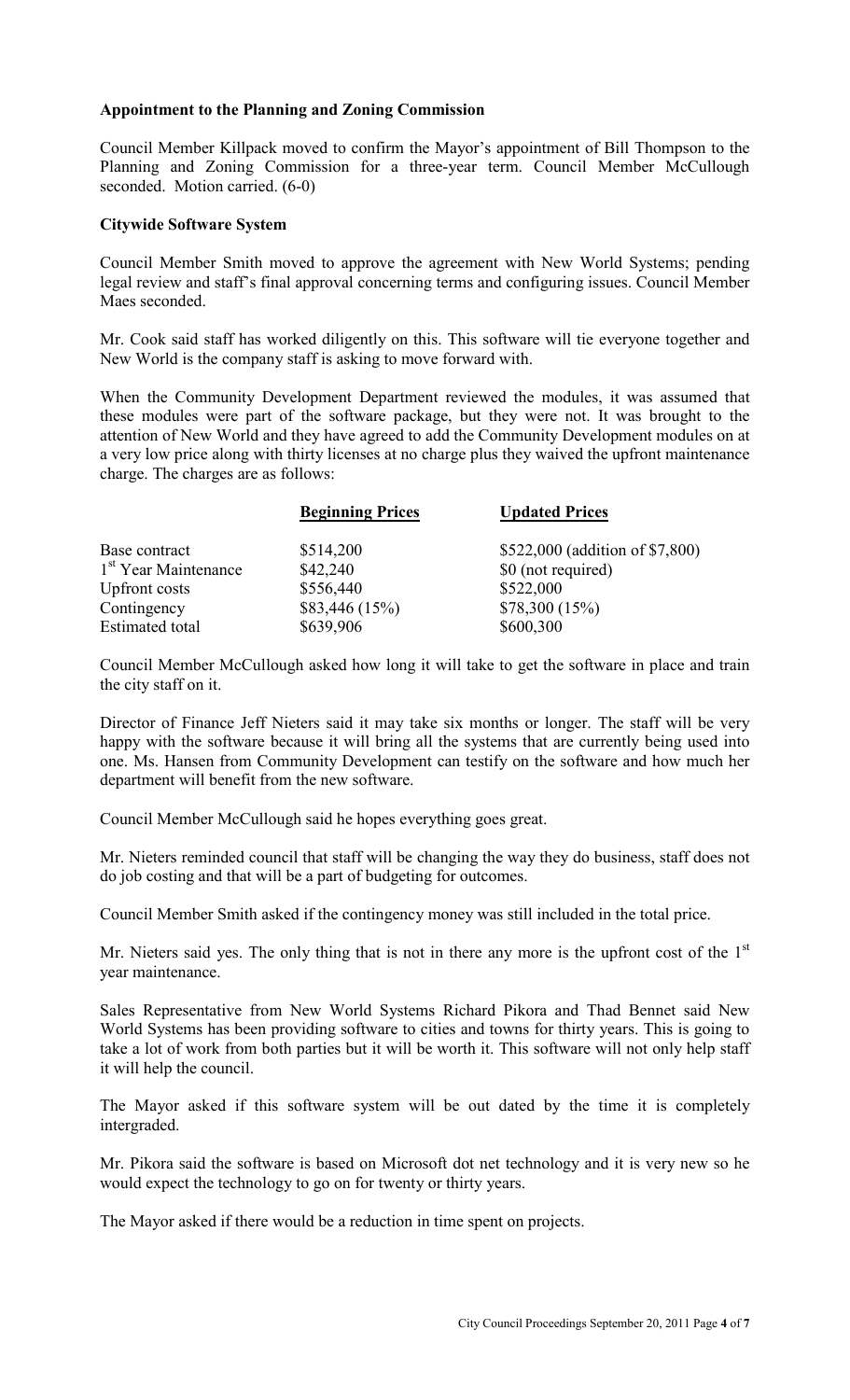Mr. Pikora said yes, for example, during a budget meeting someone asks what if we do this, and with the new software you can go through the what if's right during a meeting so you can see all of the possibilities. That will reduce the time spent on this project.

Motion carried. (6-0)

### **Traffic Committee Recommendations**

Council Member McCullough moved to approve the Traffic Committee's recommendations as submitted. Council Member Maes seconded.

Mr. Cook said the Traffic Committee met and discussed lowering the speed limits. Wyoming Department of Transportation states that National Standards must be followed which requires an engineering study. The committee does not recommend an expensive study at this time and suggested that legislative action be sought by Wyoming Association of Municipalities or the city.

Ron McCormick requested that they extend the one-way street currently to the west of his home to the east by one block. The traffic Committee does not want to extend the one-way, they want to keep it as it is.

Parking concerns on Flaming Gorge Way between N  $3<sup>rd</sup>$  East and N  $5<sup>th</sup>$  East: There are several mechanical and towing shops in this two block section that have trucks and cars parked on Flaming Gorge Way for an extended period of time. The Police Department will be contacting the business owners and inform them of current ordinances.

Paul and Paula Frey at 2075 E Teton Blvd. requested a traffic study be done in the area due to the new Scott's Bottom Road. There are several areas and intersections in Green River that need to be looked at due to development and increased traffic. The committee will be looking into these areas.

An individual requested a stop sign be put up on the intersection of West Virginia and South Carolina. The committee decided not to put a stop sign in, but they did put up a yield sign and they will be monitoring it.

Motion carried. (6-0)

# **Change Order #1 for Island Pavilion Paving Project**

Council Member McCullough moved to approve the Change Order #1 for the 2011 Capital Improvement Project, Expedition Island Paving Project in the amount of \$35,401.70 to address construction quantity shortages of asphalt, pavement and concrete sidewalk, plus the removal cost of deteriorated concrete slab on the southwest corner of the Island Pavilion building and removal of existing steel or wood posts. Council Member Smith seconded. Motion carried. (6-0)

# **Rejection of Tomahawk Water Line Bid**

Council Member Smith moved to reject the bid received from Rodgers Excavation, Inc. for the 2011 Tomahawk Water Line Project and re-bid. Council Member Maes seconded. Motion carried. (6-0)

#### **CONSENT AGENDA**

Council Member McCullough moved to approve the following consent agenda items. Council Member Smith seconded. Motion carried. (6-0)

• Sculpture Showcase Artists Agreements with: Scot Gilmore for "Poker Run Bike", Richard Turner for "7' Saguaro" and "Fishhook Barrel", Craig Fredrick for "Cowboy Armor" and "Bike", Steve Tyree for "Cougar", Jon Seeman for "Emergency", Lani Andrews for "Nesy", Scott Shaffer for "Just Bearley", Gary Lee Price for "Unlimited Horizons", Bobbie Carlyle for "Duster", Bill and Jeanne Magaw for "Mobile Dancers/Yellow Base" and "Dancing Daisies"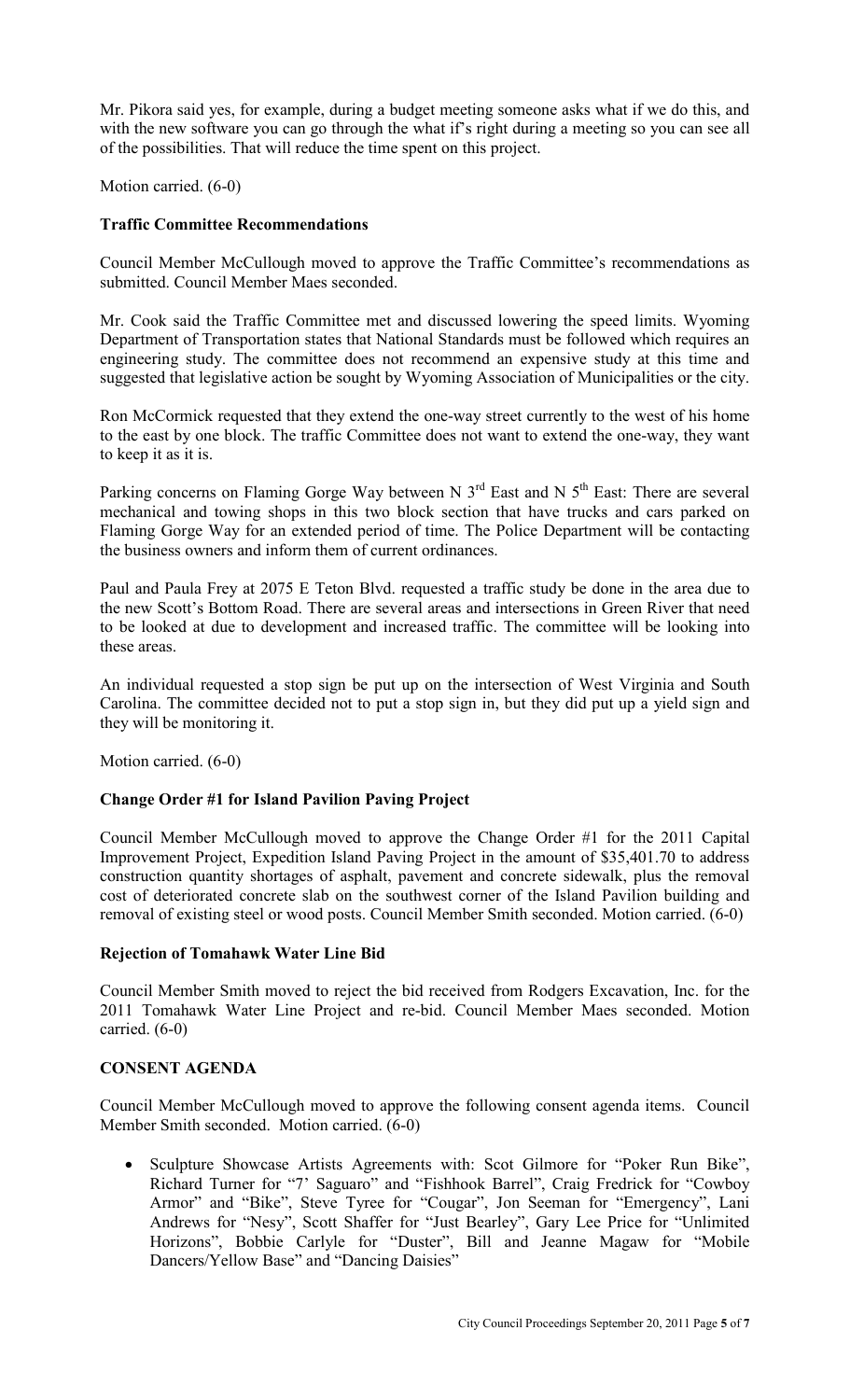- Contract with Wyoming Business Council for Main Street Program technical assistance funding in the amount of \$20,000
- Contract for service for the Impact Fee Study with TischlerBise in the amount of \$47,460
- Acceptance of \$27,300 submitted by Four Whatever, Inc. for fees in lieu of park dedication for the River Cove Addition
- Authorization for the removal of five old mattresses from the landfill by Lee Warr
- Authorization for the Mayor to sign the agreement with Hal Zehr to complete the construction of the Visitor's Center Landscaping Project in the amount of \$8,000
- Minutes for: September 1, 2011 Special Workshop, September 6, 2011 Council
- Financial Reports and Payment of Bills:<br>Prepaid Invoices =  $$2,404.85$ Pre-authorization Payments =  $$755,000.00$  Payroll Expenditures =  $$355,409.81$

Outstanding Invoices =  $$534,573.75$ 

# **CITY ADMINISTRATOR'S REPORT**

Mr. Cook said fall clean-up week will be October 17 through the 21, 2011. There will be a Special Workshop on September 27, 2011 at 6:30 pm.

The Department of Environmental Quality did an inspection at the Landfill and there were no violations found. The Solid Waste staff should be commended for their maintenance of an excellent facility.

The Visitor Center parking lot was paved and he reminds residents that this is for Visitor's Center only. New Mexico Street was finished and the pavilion parking lot has started.

The Chief of Police interview process has reached its final stage. The three final interviews will be held on Monday September 26, 2011.

The fall committee meeting for the Wyoming Assiciation of Municipalities was held on Thursday of last week. They were very impressed with the City of Green River. He thanked staff for their hard work in preparing for this event.

# **CITY ATTORNEY'S REPORT**

Mr. West had nothing to report.

# **MAYOR AND COUNCIL REPORTS**

Council Member Killpack said New Mexico Street looks good.

Council Member Boan asked about the Railroad Avenue building.

Mr. Cook said staff will be starting the fence this week, but they have not been able to decide on a place to locate the building.

Council Member Boan said the Workmans' Comp report showed a high amount of claims for last year. He would like to know what kind of claims are being filed, the numbers of claims per department, and the number of claims by full and part-time employees. He asked if the city could get quotes on the costs for the I-pads or tablets.

Council Member Maes said the Green River High School football game went well. She was happy to see the CDC moving forward and the Pavilion parking lot being paved. She was really happy that Ms. Davis came forward with the figure skating ice issues. She would like to know how many hockey players there are.

Council Member McCullough asked about the care packages for the VFW. He would like to give something to them for their care packages.

Council Member Smith agrees with Council Member Boan on the I-pads. He would like to know the costs and the benefits of them.